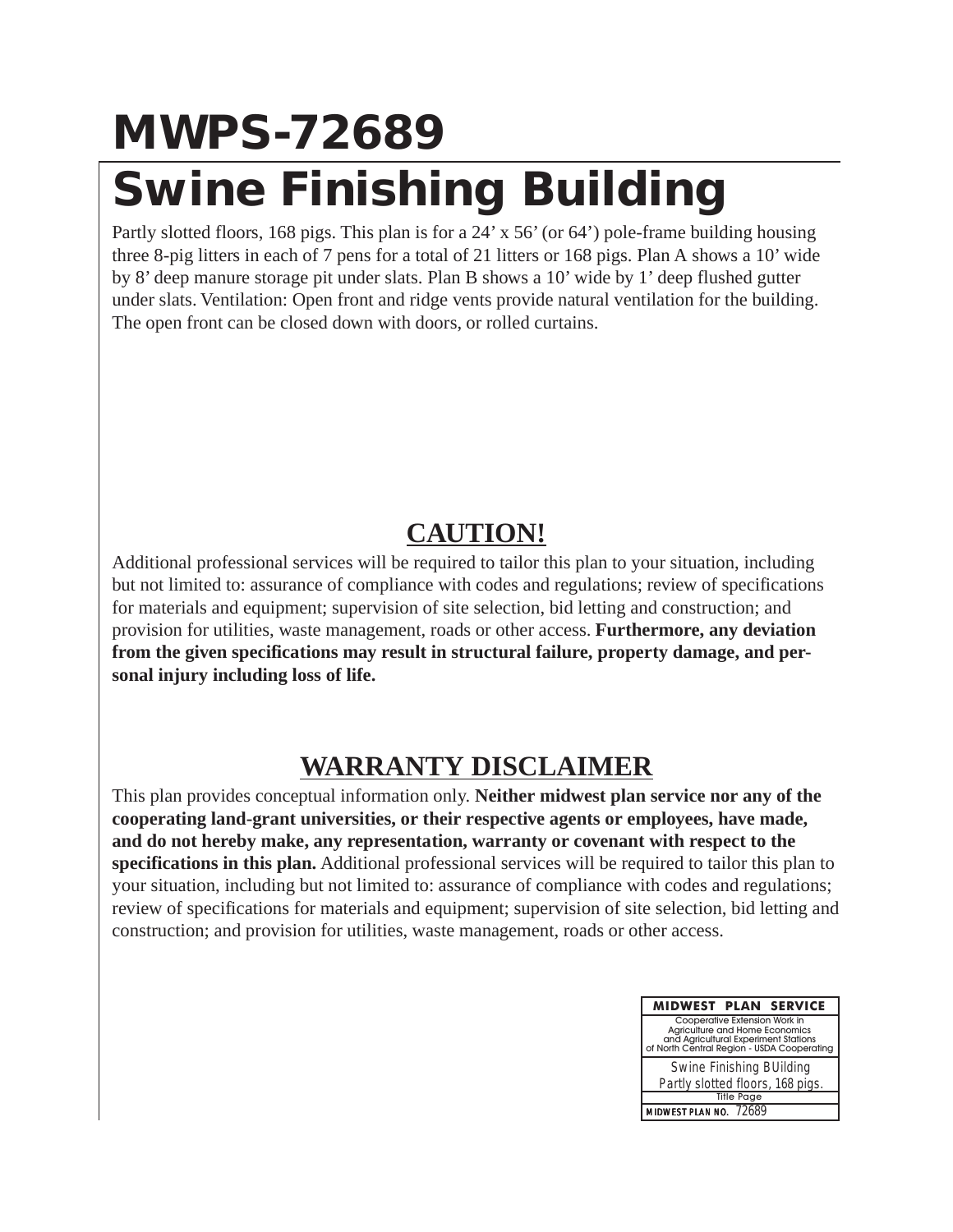| er<br>A<br>Pressure Preservative Treated (Southern<br>Yellow Pine or equivalent) creosote—10<br>pcf. Penta—0.50 pcf. ACA or CCA (Type A<br>ŏ<br>2x6 No 2 (Doug Fir or Southern Yellow<br>No. 1 or 1500f machine rated (Doug Fir or<br>Southern Yellow Pine),<br>Fir<br>P. T. means lumber pressure<br>servative treated against insect<br>Roof Purlins and Wall Girts<br>2x4 Construction Grade (Doug<br>Posts and Splashboards<br><b>PREFERRED LUMBER</b><br>SPECIFICATIONS<br>Southern Yellow Pine).<br>Trusses and Headers<br>or $B$ $-0.40$ pcf<br>fungus attack.<br>Pıne).                                                                                                                                                          | Alternate Lumber Specifications, Spac-<br>Ing and Sizes.<br>(Construction Grade Hem-<br>2x6 Girts (No. 2 Hem-Fir)<br>Headers (No. 1 Hem-Fir)<br>Snow Zone 1:28" o.c.<br>Snow Zone 2: 24" o.c.<br>Snow Zone 3:18" o.c.<br>Max Spacing: 20" o.c.<br>Fir) Max Spacing<br>2x4 Purlins<br>16 Door                                                                                                                                                                                                                                                                                                                                                                                                                                                                                                                                | Snow Zone 1: 3-2x12<br>Snow Zone 2: 4-2x12<br>Snow Zone 3.5--2x12<br>24 Door<br>Trusses (No. 1 Hem-Fir)<br>All Zones: 5 /z" x 24<br>Snow Zone 2<br>See Truss Page                                                                                                                                                                                                                                                                                                                                                                                                         | Detail<br>$\tilde{\sim}$<br>Page No. Where Detail is Fourid<br>Direction You Are Locking<br><b>Section</b>                                                                                                                                         | Section & Detail Indicator<br>Section or Detail No.                                                                                                                                                                                                                                                                                                                                                                   | Cooperative Extension & Research in Agriculture<br>& Home Economics in the 12 North Central<br><b>SERVICE</b><br>USDA Cooperating<br>SWINE FINISHING BUILDING<br>Modified Open Front<br><b>PLAN</b><br>Universities-<br><b>MIDWEST</b>                                                                                                                                                                                                                                                                                                           | 1/78<br>Copyright (1978 Midwest Plan Service, Ames IA 50011<br>1 of 10<br>Page<br>Partly Slotted Floors, 168 Pigs<br>mwps- 72689<br>Plan No<br>28' Truss Sheet<br>Pages plus<br>40 |
|------------------------------------------------------------------------------------------------------------------------------------------------------------------------------------------------------------------------------------------------------------------------------------------------------------------------------------------------------------------------------------------------------------------------------------------------------------------------------------------------------------------------------------------------------------------------------------------------------------------------------------------------------------------------------------------------------------------------------------------|-----------------------------------------------------------------------------------------------------------------------------------------------------------------------------------------------------------------------------------------------------------------------------------------------------------------------------------------------------------------------------------------------------------------------------------------------------------------------------------------------------------------------------------------------------------------------------------------------------------------------------------------------------------------------------------------------------------------------------------------------------------------------------------------------------------------------------|---------------------------------------------------------------------------------------------------------------------------------------------------------------------------------------------------------------------------------------------------------------------------------------------------------------------------------------------------------------------------------------------------------------------------------------------------------------------------------------------------------------------------------------------------------------------------|----------------------------------------------------------------------------------------------------------------------------------------------------------------------------------------------------------------------------------------------------|-----------------------------------------------------------------------------------------------------------------------------------------------------------------------------------------------------------------------------------------------------------------------------------------------------------------------------------------------------------------------------------------------------------------------|--------------------------------------------------------------------------------------------------------------------------------------------------------------------------------------------------------------------------------------------------------------------------------------------------------------------------------------------------------------------------------------------------------------------------------------------------------------------------------------------------------------------------------------------------|------------------------------------------------------------------------------------------------------------------------------------------------------------------------------------|
| Flushed Gutter Under Slats<br>PLANB-                                                                                                                                                                                                                                                                                                                                                                                                                                                                                                                                                                                                                                                                                                     | $\overline{\delta}$<br><u> Auhanderrötter (mandatal)</u><br><b>FLOOR PLAN B</b><br>L<br>Ÿ<br>ż<br><b>The Market of America</b><br>The Market of America<br>The Market of America<br>Tank<br>E<br>6<br>Flush                                                                                                                                                                                                                                                                                                                                                                                                                                                                                                                                                                                                                 | Move pigs to larger pens, or reduce number of<br>pigs per pen, at about 17 weeks $(125 \text{ lb})$ .<br>As they approach market weight, and if the<br>ತಿ<br>Move pigs to finishing unit at 10 weeks (60 lb).<br>(As farrowing intensifies to more than 6 times per<br>year, pigs may be moved at about 8 weeks.) Put<br>into smaller pens if you have two pen sizes. Put<br>Return sows to breeding and gestating<br>more pigs per pen if you have only one pen size.<br>b) Wean pigs at 4-6 weeks (20-25 lb)<br>Move pigs to nursery.<br>facilities.<br>ö               | Sows are often rebred during the first or second<br>heat period after weaning, and farrow about 16<br>finishing unit is crowded, larger hogs can marketed early.<br>weeks later.                                                                   | 으<br>Marke<br>Larger Pens<br>Growing-Finishing Unit<br>Smaller Pens                                                                                                                                                                                                                                                                                                                                                   | Ω<br>Farrowing<br>House<br>Gestating Unit                                                                                                                                                                                                                                                                                                                                                                                                                                                                                                        | $\mathbb{R}^2$<br>$\overline{1}$<br>$\overline{c}$                                                                                                                                 |
| e Storage Pit<br><b>PLAN A-Manu</b>                                                                                                                                                                                                                                                                                                                                                                                                                                                                                                                                                                                                                                                                                                      | 38 <sub>1</sub><br><b>The Constitution</b><br><b>FLOOR PLANA</b><br><b>OTELL BESTEED</b><br>Ë<br>۰ō<br><b>THE STATES OF</b><br>Pumping<br>÷.                                                                                                                                                                                                                                                                                                                                                                                                                                                                                                                                                                                                                                                                                | a) Move sows and litters to sow-pig nursing<br>pens at 1-3 weeks, depending on how soon<br>the farrowing stalls are needed for the next<br>Although many variations are successful, the<br>Plan building capacity for some extra animals to<br>allow for large litter size, or slow growth rate.<br>Farrow during 3 weeks. Some stalls can be used<br>following are typical meat hog production systems<br>Building space and production cycles.<br>SOWS.<br>Either.<br>twice.                                                                                            | gestation<br>Wean pigs at 3-6 weeks, putting 3-4 litters<br>sows to breeding and<br>TYPICAL HOUSING CYCLES<br>together<br>facilities<br>Return                                                                                                     | Sow-Pig Nursery<br>Pig Nursery<br>arrowing<br>privoura<br>touse<br>louse<br>PIGS                                                                                                                                                                                                                                                                                                                                      | Breeding Unit<br>Sow-Pig<br>Nursery<br>privous<br>paround<br>louse<br>touse<br>SOWS-                                                                                                                                                                                                                                                                                                                                                                                                                                                             | $\subseteq$<br>3Wean 5<br>$\circ$<br><b>WEEKS:</b>                                                                                                                                 |
| ing housing three 8-pig litters in each of 7 pens for a<br>total of 21 litters or 168 pigs.<br>This plan is for a 26 x56' (or 64') pole-frame build-<br>Plan A shows a 10 wide by $\theta$ deep manure<br>streps in the planet in the shows a 10 wide by<br>1 deep fluished gratter under slass.<br>1 deep fluished gratter under slass.<br><b>Ventilation:Open front and ridge wents provide</b><br>from tan<br><b>Pits:</b> Use 3500 psi concrete with $7\%$ air entrainment. Use stee! of at least $40,000$ psi yield. Install<br>steel and concrete carefully and accurately.<br>\$<br><b>SWINE FINISHING BUILDING</b><br><b>General Specifications</b><br>Modified Open Front<br>Partly Slotted Floors<br>Plan MWPS-72689<br>tains. | Set one is diam. PVC pumping port to serve as<br>an emergency overflow from each pit. The lip of the<br>plastic pipe must be at least 6" below the slats. Dis-<br>charge any overflow to an approved facility. Pump<br>Pump pits to within 6" of the bottom at least once a<br>year. Check for solids buildups; increase agitation<br>and pump from ports nearest to solids buildup at<br>Floors: Slope floors as shown on the plans. If<br>¢<br>problem, shut down the feeders and floor feed near<br>Floor heat: Use heat lamps, radiant heaters,<br>elect pads, or floor heat. Heat in the floor may be<br>elect pads, or floor heat. Heat in the floor may be<br>and Equipment Handbook<br>corners of the pens is<br>from pits often enough to prevent overflow.<br>dunging in the upper<br>next pumping.<br>the gates. | material-larger Rs mean better insulation. The R<br>An "R" value measures the insulating quality of a<br>values shown on the plan are for the insulation only<br>Full insulation, R=13 or more in the walls and<br>The minimum insulation for this building is $R = 5$<br>densation in cold weather and improve comfort somewhat in summer, compared with an uninsulated<br>under the roofing. This small amount will reduce con-<br>-plywood, air spaces, etc., also add some insulation.<br>roof, is recommended for animal comfort.<br>Insulation<br>metal roof.<br>ţ, | Dimensions in these plans assume concrete<br>slats as listed below and may need to be adjusted for other designs or materials. About $\frac{1}{2}$ is allowed<br>at each end of a slat for construction variation and<br>Slat designs<br>grouting. | Farrowing, sow-<br>pig nursery, or<br>$\frac{1}{2}$ Space stats $\frac{1}{12}$ apart in farrowing stalls, with the slot widered to 1" behind the sows. For other swine buildings, use 1" slots<br>$4 \times 4 \times 3$<br>$4 \times 4 \times 7$<br>gestation<br>-Width x depth, lower bar size --<br>Finishing<br>្នុ<br>$4 \times 4$<br>$4 \times 4 = 13$<br>$4 \times 4 = 13$<br>Liasunu<br>å<br>span<br>$\bar{a}$ | $6^{\circ} \times 5^{\circ}$ #5<br>$6^{\circ} \times 6^{\circ}/2^{\circ}$ #5<br>$65$ psf<br>150 pH<br>$\frac{4}{5}$ , $\times5$ , $\frac{44}{5}$ , $\frac{144}{5}$<br>$\frac{5}{5}$ , $\times5$ , $\frac{14}{5}$ , $\frac{145}{5}$<br>50 <sub>psd</sub><br>$100\,\mathrm{pi}$<br>50 pH<br>Per sq ft floor area<br>Perfoot of slat<br>$\begin{smallmatrix} 0 & 0 \\ 0 & 0 \end{smallmatrix}$<br>$\ddot{\ddot{\phantom{a}}}$<br>35 psf<br>$4 \times 5$<br>$4^{\circ} \times 4$<br>Design Loads<br>columns<br>Beams,<br>$_{\rm Slats}$<br>နစ်ထားခဲ့ | Pit depth based on 0.14 cu ft'day manure per pig,<br>6" in pit after pumping, and 12" freeboard.<br>Manure Pit Storage                                                             |

Pages 687 similar to pages 687 of 72688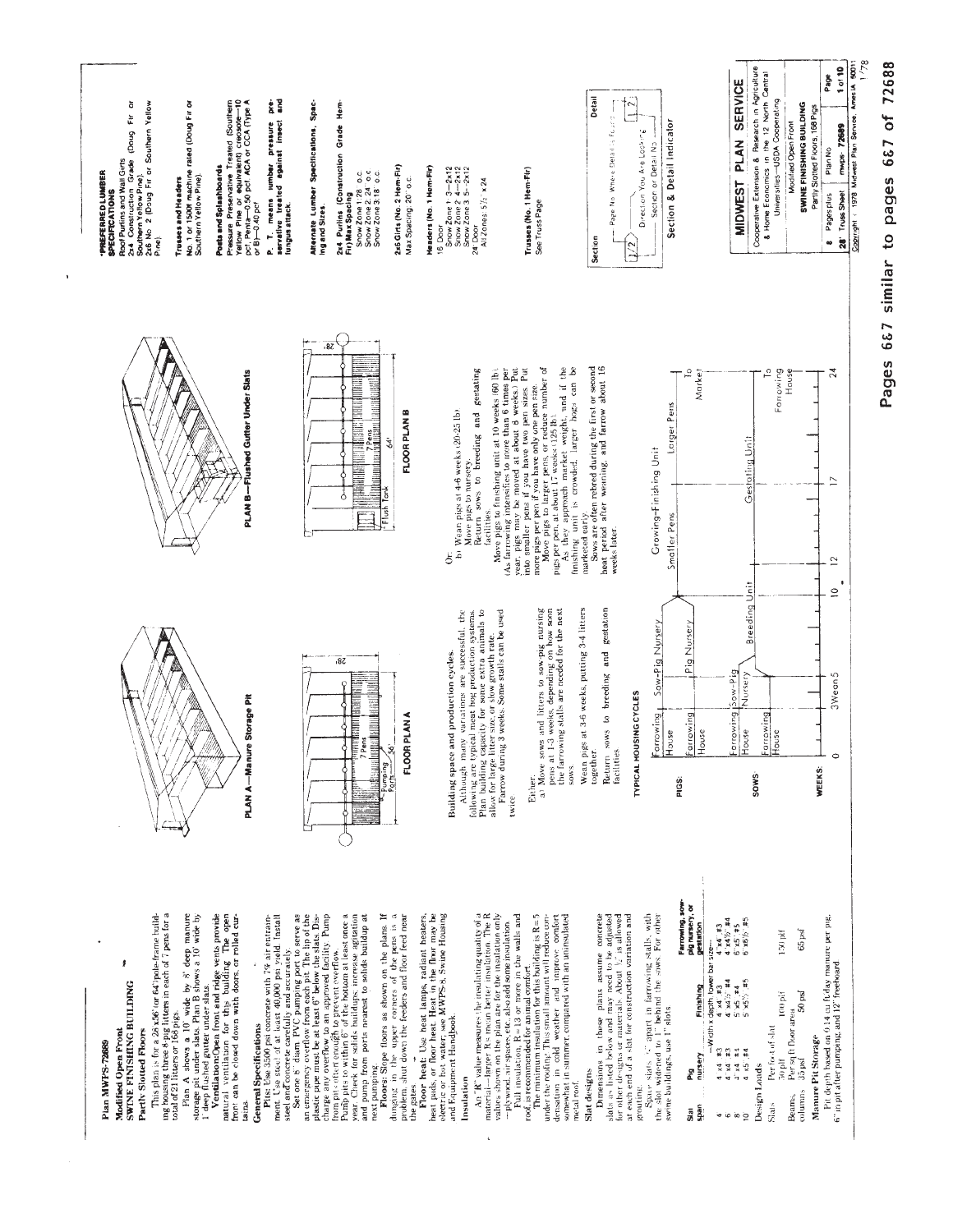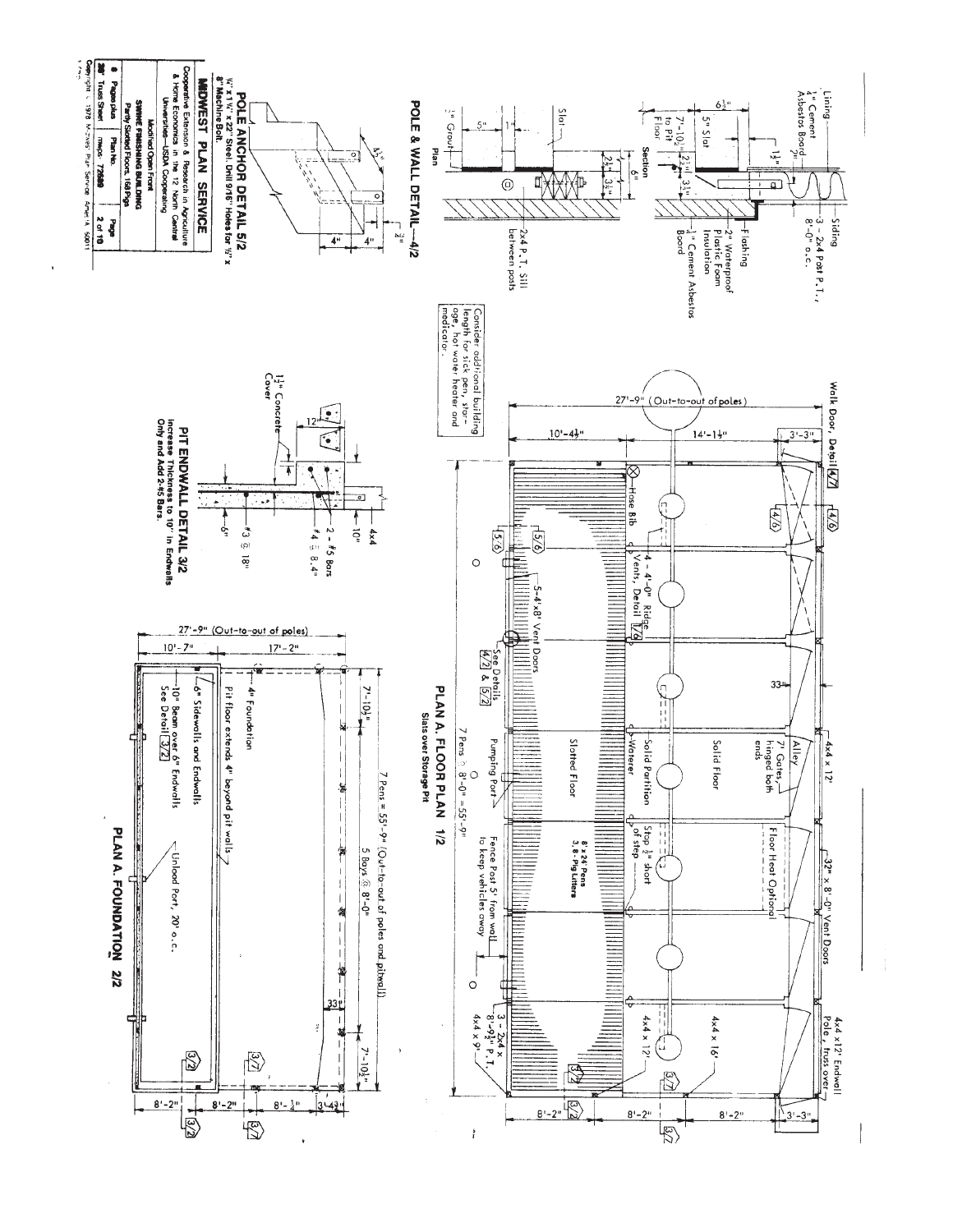

 $\sqrt{2}$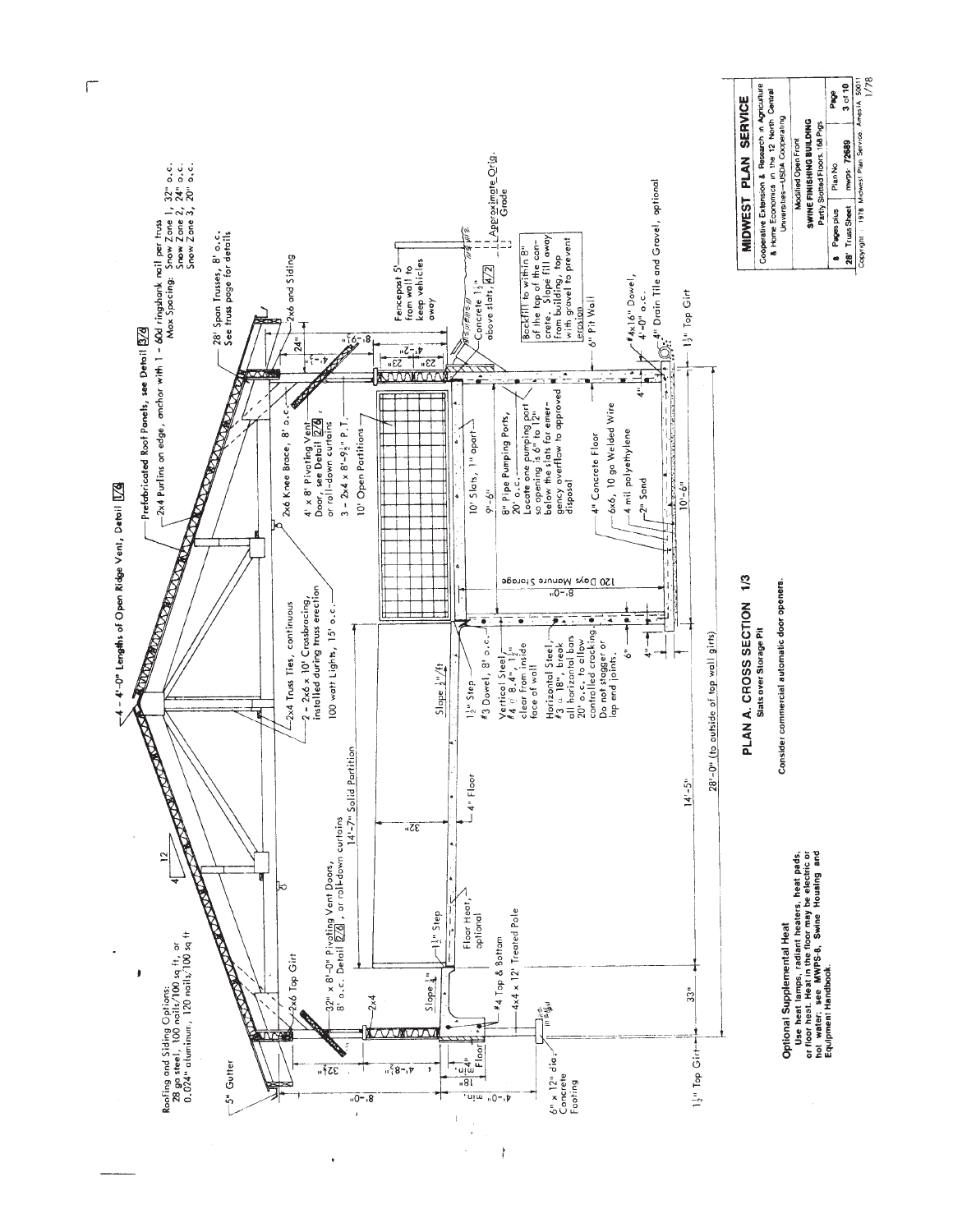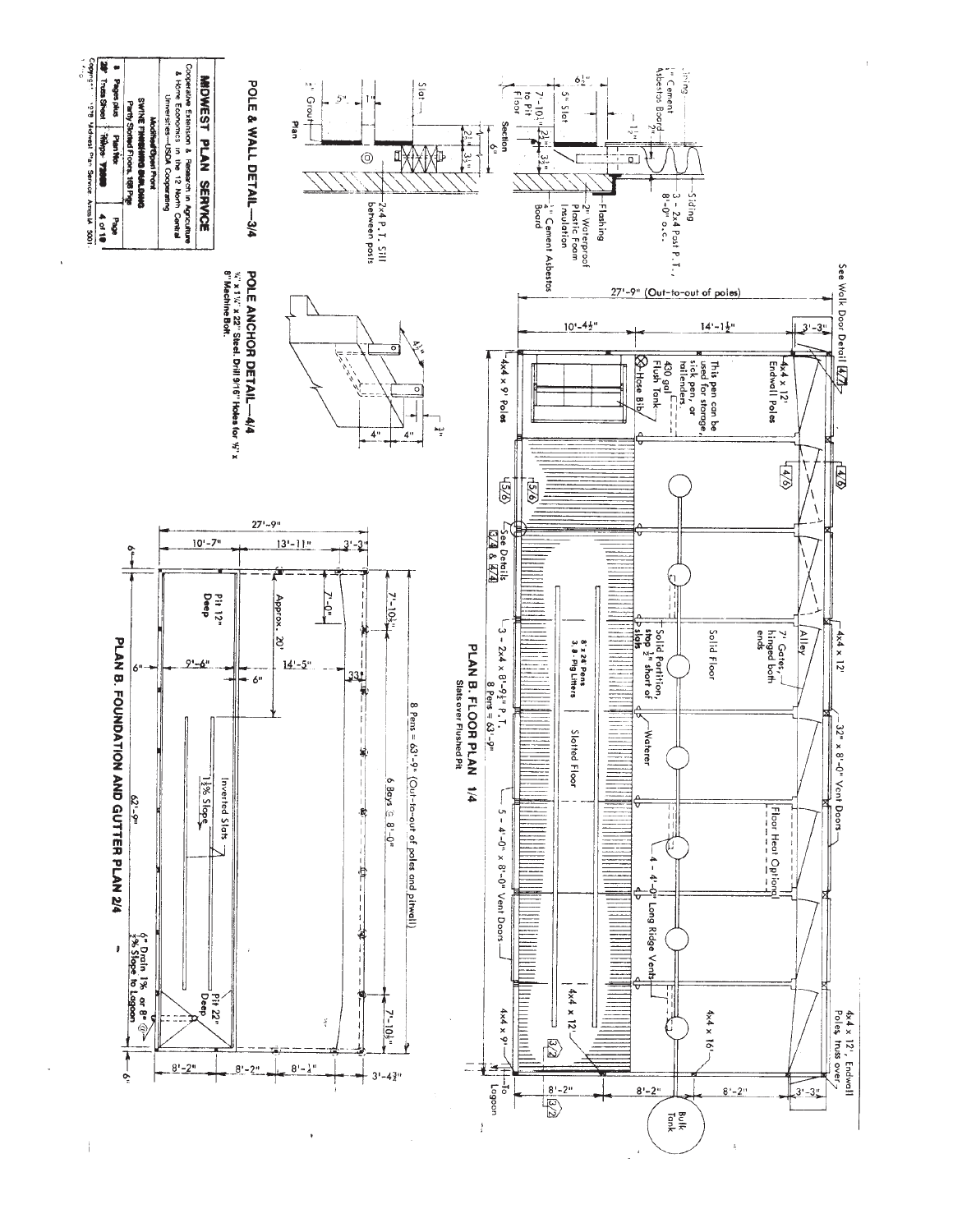

 $\overline{1}$ 

 $\ddot{\phantom{a}}$ 

ï

 $\frac{1}{2}$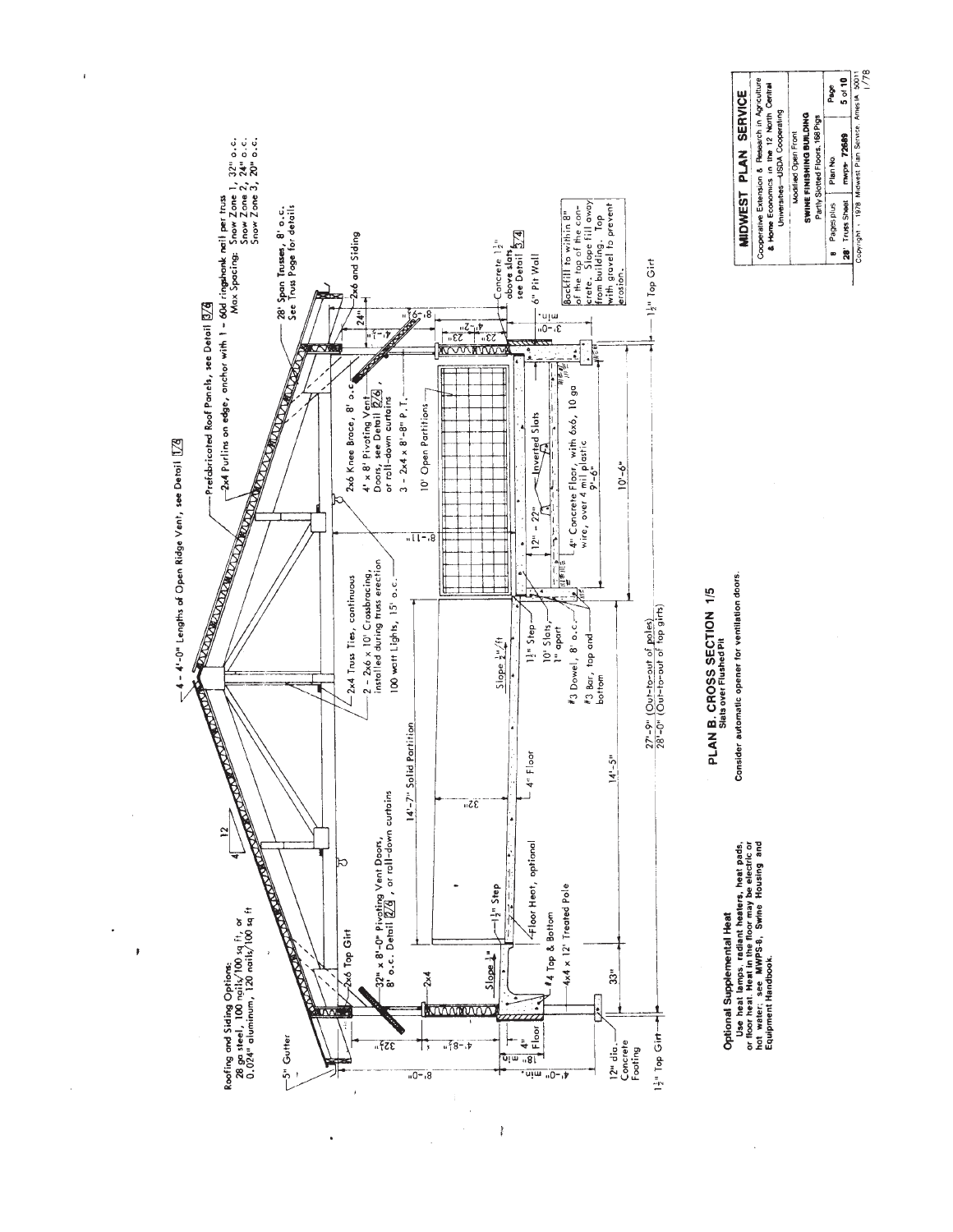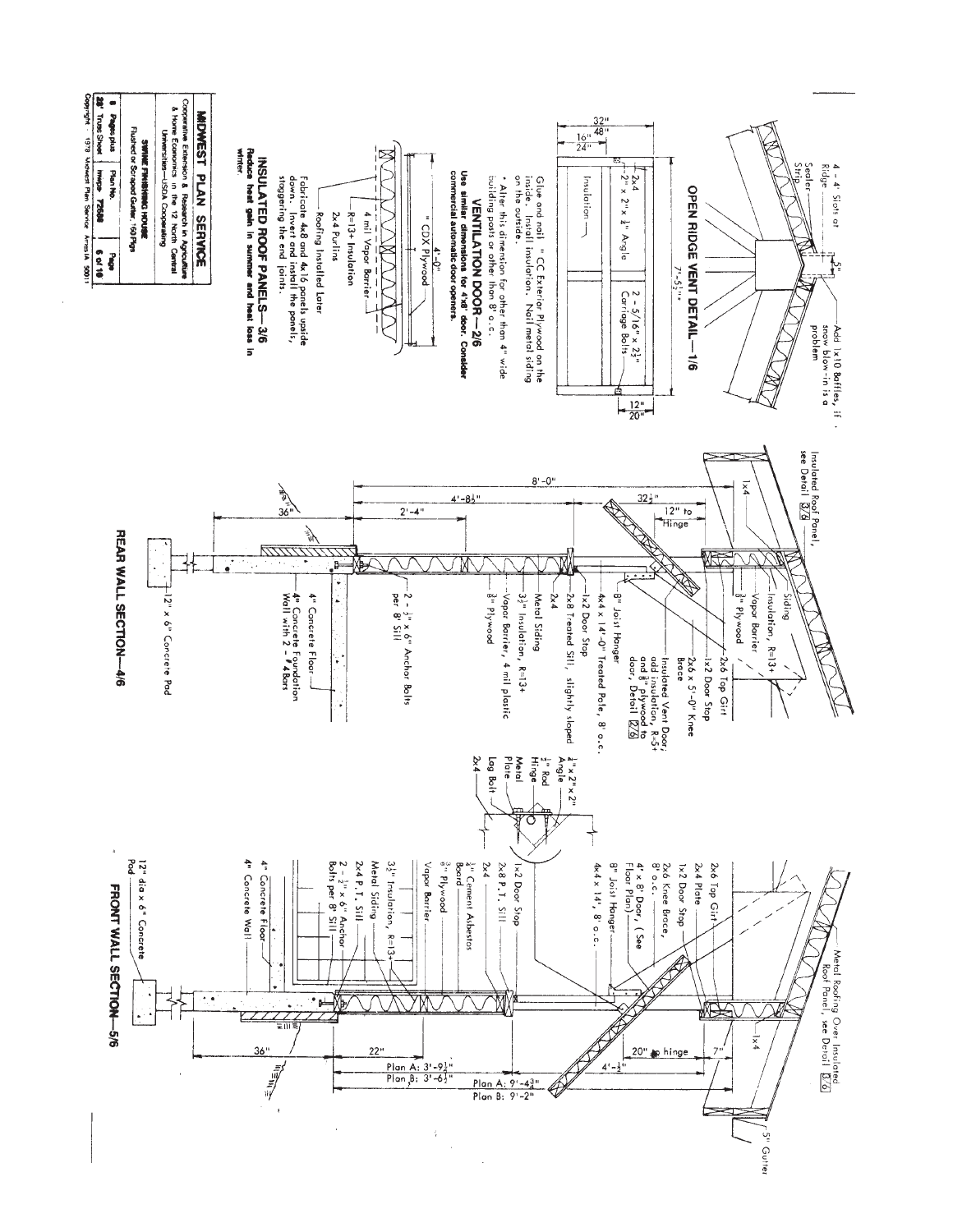